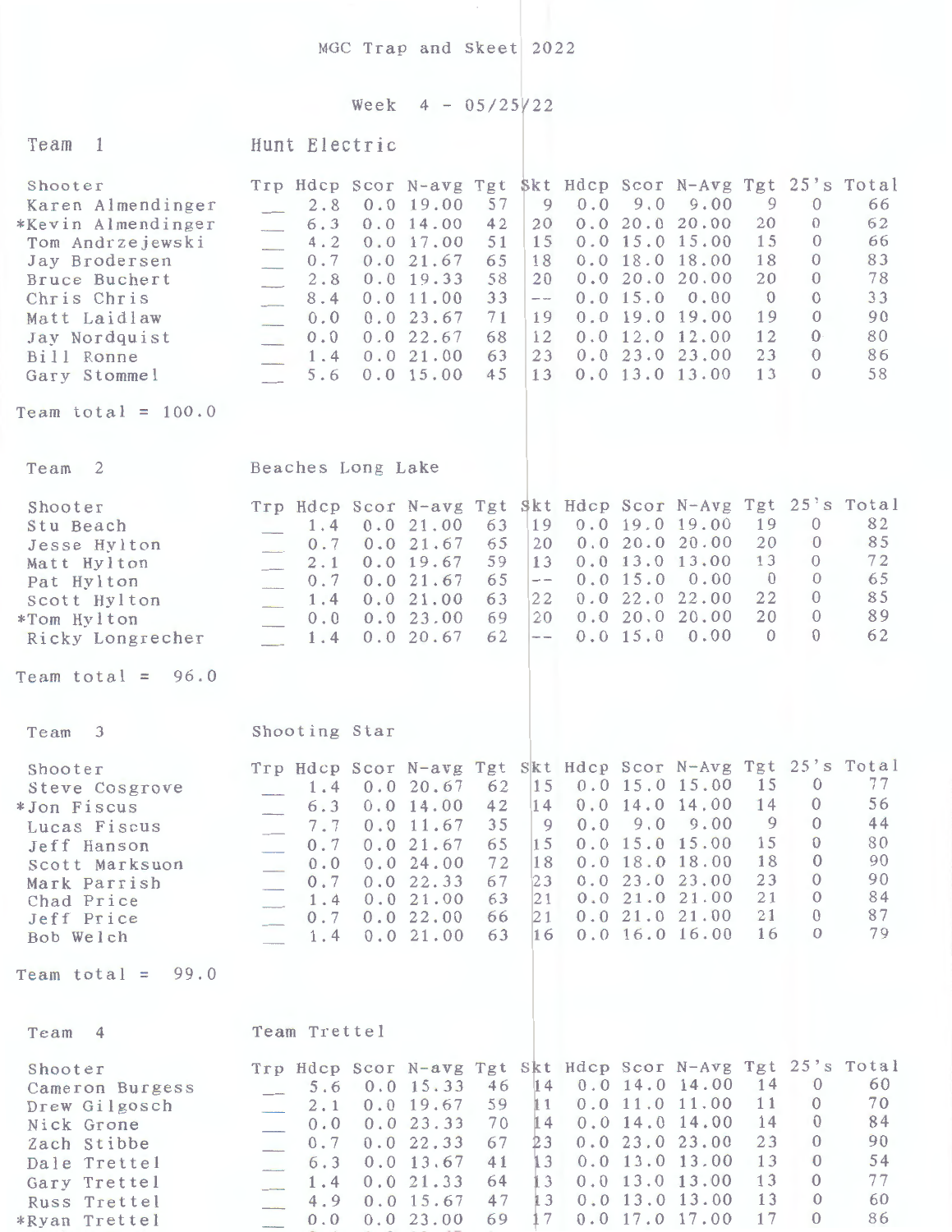Team total =  $90.0$ 

*INTERNATIONAL*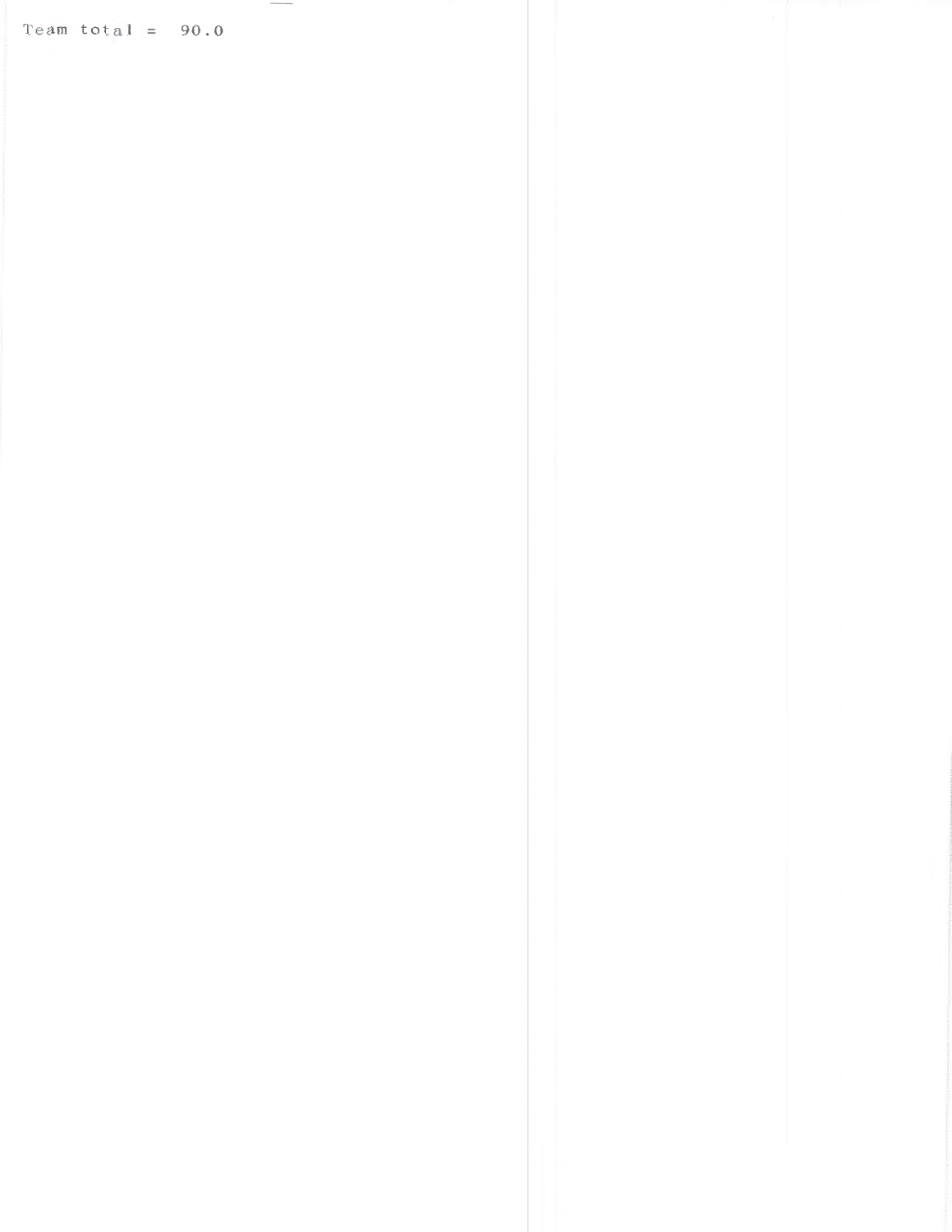MGC Trap and Skeet 2022

## Week  $4 - 05/25/22$

| 5<br>Team                                                                                                                                                                                                           | North Country Tire                                                                                                                                                                                                             |                                                                                                                                                                                                      |                                                                                                                       |            |                                                                                           |                                                                                                                                                                        |                                                                                  |                                                                                                                      |                                                                    |
|---------------------------------------------------------------------------------------------------------------------------------------------------------------------------------------------------------------------|--------------------------------------------------------------------------------------------------------------------------------------------------------------------------------------------------------------------------------|------------------------------------------------------------------------------------------------------------------------------------------------------------------------------------------------------|-----------------------------------------------------------------------------------------------------------------------|------------|-------------------------------------------------------------------------------------------|------------------------------------------------------------------------------------------------------------------------------------------------------------------------|----------------------------------------------------------------------------------|----------------------------------------------------------------------------------------------------------------------|--------------------------------------------------------------------|
| Shooter<br>Jarrod Baadsgaard<br>*John Baadsgaard<br>Tianna Baadsgaard<br>Caroline Cunningham<br>Jason Gray<br>Dylan Kleinsasser<br>Brian Norman<br>Nick Peterson<br>Chad Ramsey<br>Jim Riley<br>Team total = $91.0$ | Trp Hdcp Scor N-avg Tgt Skt Hdcp Scor N-Avg Tgt 25's Total<br>3.5<br>1.4<br>2.8<br>6.3<br>$\overline{\phantom{a}}$<br>1.4<br>4.2<br>$\frac{1}{2}$<br>0.0<br>$\overline{\phantom{a}}$<br>2.8<br>$\frac{1}{2}$<br>3.5<br>3.5     | 54<br>0.0 18.00<br>63<br>0.021.00<br>57<br>0.019.00<br>41<br>0.013.67<br>0.0 20.67<br>62<br>51<br>0.017.00<br>69<br>0.023.00<br>57<br>0.019.00<br>53<br>0.017.67<br>53<br>0.0 17.67                  | 17<br>17<br>$\overline{4}$<br>6<br>18<br>19<br>16<br>10<br>16<br>20                                                   | 0.0<br>0.0 | 4.0<br>6.0                                                                                | $0.0$ 17.0 17.00<br>$0.0$ 17.0 17.00<br>4.00<br>6.00<br>$0.0$ 18.0 18.00<br>$0.0$ 19.0 19.00<br>$0.0$ 16.0 16.00<br>0.0 10.0 10.00<br>$0.0$ 16.0 16.00<br>0.020.020.00 | 17<br>17<br>$\overline{4}$<br>6<br>18<br>19<br>16<br>10<br>16<br>20              | $\theta$<br>$\Omega$<br>$\Omega$<br>$\Omega$<br>$\Omega$<br>$\Omega$<br>$\Omega$<br>$\Omega$<br>$\theta$<br>$\Omega$ | 71<br>80<br>61<br>47<br>80<br>70<br>85<br>67<br>69<br>73           |
|                                                                                                                                                                                                                     |                                                                                                                                                                                                                                |                                                                                                                                                                                                      |                                                                                                                       |            |                                                                                           |                                                                                                                                                                        |                                                                                  |                                                                                                                      |                                                                    |
| Team<br>6                                                                                                                                                                                                           | MBUSA                                                                                                                                                                                                                          |                                                                                                                                                                                                      |                                                                                                                       |            |                                                                                           |                                                                                                                                                                        |                                                                                  |                                                                                                                      |                                                                    |
| Shooter<br>Bruce Halverson<br>*Scot Hopper<br>John Huser<br>Steve Klein<br>Kody Samuelson<br>Jim Vaughn<br>Jimmy Vaughn<br>Eric Wahl                                                                                | Trp Hdcp Scor N-avg Tgt \$kt Hdcp Scor N-Avg Tgt 25's Total<br>0.0<br>0.0<br>1.4<br>0.0<br>0.0<br>0.0<br>0.0<br>0.0<br>$\overline{\phantom{a}}$<br>0.0<br>$\overline{\phantom{a}}$<br>0.0<br>$\frac{1}{2}$<br>1.4<br>$\sim$ 10 | 0.00<br>$\overline{0}$<br>62<br>0.0 20.67<br>0.024.33<br>73<br>0.00<br>$\overline{0}$<br>23.00<br>46<br>0.022.67<br>68<br>0.023.00<br>69<br>62<br>0.0 20.67                                          | $\overline{\phantom{m}}$ $\overline{\phantom{m}}$<br>$-\,-$<br>24<br>$\overline{\phantom{0}}$<br>15<br>16<br>19<br>24 |            | 0.0 15.0<br>0.0 15.0<br>0.024.0<br>0.0 15.0                                               | 0.00<br>0.00<br>24.00<br>0.00<br>$0.0$ 15.0 15.00<br>0.016.016.00<br>$0.0$ 19.0 19.00<br>0.024.024.00                                                                  | $\overline{0}$<br>$\overline{0}$<br>24<br>$\overline{0}$<br>15<br>16<br>19<br>24 | $\theta$<br>$\theta$<br>$\theta$<br>$\Omega$<br>$\theta$<br>$\Omega$<br>$\theta$<br>$\Omega$                         | $\mathbf{0}$<br>62<br>97<br>$\overline{0}$<br>61<br>84<br>88<br>86 |
| 98.0<br>Team total $=$                                                                                                                                                                                              |                                                                                                                                                                                                                                |                                                                                                                                                                                                      |                                                                                                                       |            |                                                                                           |                                                                                                                                                                        |                                                                                  |                                                                                                                      |                                                                    |
| -7<br>Team                                                                                                                                                                                                          | Last of DOM                                                                                                                                                                                                                    |                                                                                                                                                                                                      |                                                                                                                       |            |                                                                                           |                                                                                                                                                                        |                                                                                  |                                                                                                                      |                                                                    |
| Shooter<br>*Rich Blaido<br>Richard C Blaido<br>Mark Colombo<br>Tony Colombo<br>Carter Kraus<br>Dave Krech<br>Nathan Nathan<br>Gordon Schue<br>Kent Stepan<br>Nick Svenddal                                          | Trp Hdcp Scor N-avg Tgt Skt Hdcp Scor N-Avg Tgt 25's Total<br>$2 \cdot 1$<br>0.0<br>9.1<br>7.0<br>4.2<br>7.0<br>2.1<br>8.4<br>3.5<br>2.1                                                                                       | 0.020.3361<br>$0.7 \quad 0.0 \quad 21.67 \quad 65$<br>9.50<br>19<br>25<br>0.0 12.50<br>52<br>0.0 17.33<br>39<br>0.0 13.00<br>0.0 20.33<br>61<br>0.0 11.33<br>34<br>54<br>0.018.00<br>60<br>0.0 20.00 | 23<br>$-$<br>$- -$<br>18<br>12<br>23<br>23<br>23<br>--                                                                |            | 0.0 15.0<br>0.0 15.0<br>0.0 18.0<br>0.0 12.0<br>0.023.0<br>0.023.0<br>0.023.0<br>0.0 15.0 | $19 \t 0.0 \t 19.0 \t 19.00$<br>0.023.023.00<br>0.00<br>0.00<br>18.00<br>12.00<br>23.00<br>23.00<br>23.00<br>0.00                                                      | 19<br>23<br>$\theta$<br>$\theta$<br>18<br>12<br>23<br>23<br>23<br>$\Omega$       | $\Omega$<br>$\theta$<br>$\theta$<br>$\theta$<br>$\theta$<br>$\theta$<br>$\Omega$<br>$\theta$<br>$\theta$<br>$\Omega$ | 80<br>88<br>19<br>25<br>70<br>51<br>84<br>57<br>77<br>60           |
| Team total = $111.0$                                                                                                                                                                                                |                                                                                                                                                                                                                                |                                                                                                                                                                                                      |                                                                                                                       |            |                                                                                           |                                                                                                                                                                        |                                                                                  |                                                                                                                      |                                                                    |
| 8<br>Team                                                                                                                                                                                                           | No Plug Thugs                                                                                                                                                                                                                  |                                                                                                                                                                                                      |                                                                                                                       |            |                                                                                           |                                                                                                                                                                        |                                                                                  |                                                                                                                      |                                                                    |
| Shooter<br>Mike Buckman<br>Nick Nagel<br>Dan Osborne<br>Charles Porter<br>Harrison Porter<br>Max Porter                                                                                                             | Trp Hdcp Scor N-avg Tgt Skt Hdcp Scor N-Avg Tgt 25's Total<br>1.4<br>7.0<br>5.6<br>1.4<br>4.2<br>2.1                                                                                                                           | 0.0 20.67<br>62<br>38<br>0.0 12.67<br>0.0 15.33<br>46<br>0.0 20.67<br>62<br>52<br>0.0 17.33<br>0.0 20.33<br>61                                                                                       | $--$<br>$- -$<br>7<br>14<br>$- -$<br>16                                                                               |            | 0.0 15.0<br>0.0 15.0<br>0.0 7.0<br>0.015.0                                                | 0.00<br>0.00<br>7.00<br>$0.0$ 14.0 14.00<br>0.00<br>$0.0$ 16.0 16.00                                                                                                   | $\Omega$<br>$\Omega$<br>7<br>14<br>$\theta$<br>16                                | $\theta$<br>$\theta$<br>$\Omega$<br>$\Omega$<br>$\Omega$<br>$\Omega$                                                 | 62<br>38<br>53<br>76<br>52<br>77                                   |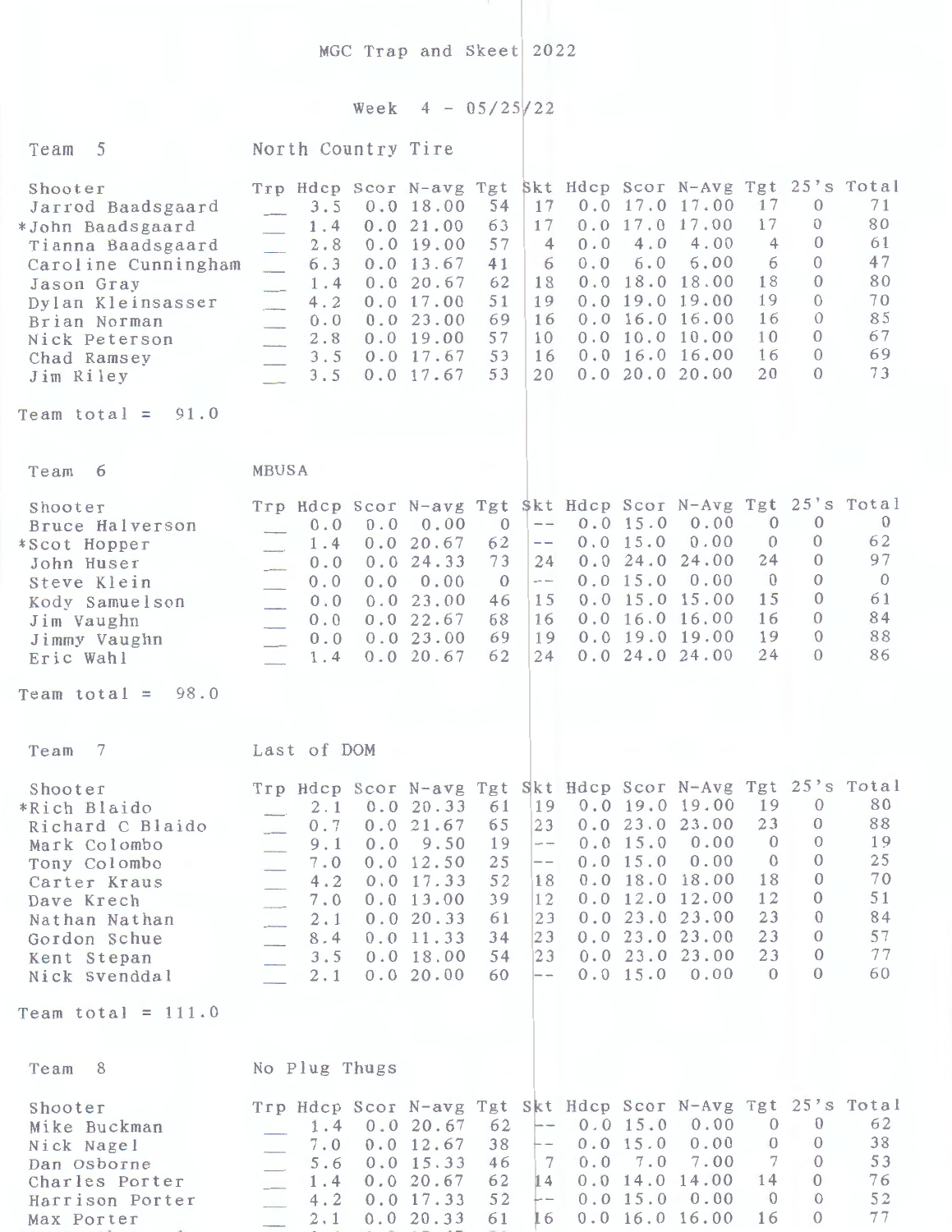Team total =  $76.0$ 

 $\sim$   $\sim$   $\sim$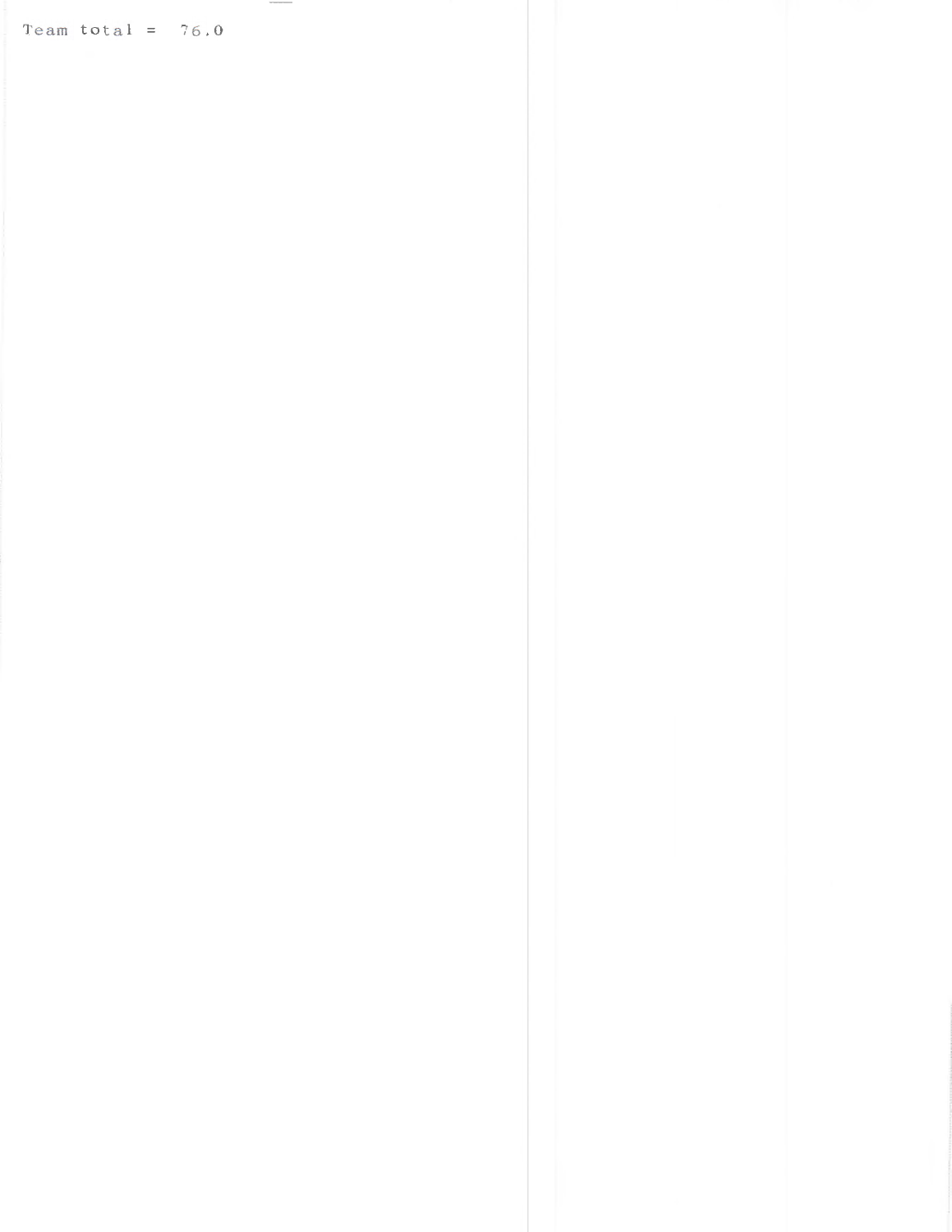MGC Trap and Skeet 2022 Week  $4 - 05/25/22$ Pairings: 3 vs 6 7 vs 2 l vs 5 8 VS 4 Results for 05/25/22 Score Points Total Team 1 Hunt Electric 100.0 2<br>Team 3 Shooting Star 99.0 2 Team 3 Shooting Star 99.0 2<br>Team 4 Team Trettel 90.0 2 k, Team 4 Team Trettel 90.0 2<br>
Team 7 Last of DOM 111.0 2 Team  $7$  Last of DOM  $111.0$  2  $\frac{2}{111 \cdot 6}$   $\frac{2}{2}$ <br>Team 2 Beaches Long Lake  $\frac{111 \cdot 6}{6}$   $\frac{2}{0}$ Team 5 North Country Tire 91.0 0 Team 6 MBUSA Team 8 No Plug Thugs \* indicates team captain 57 Participants for week 4 No-shows: Chris Chris Ricky Longrecher Scot Hopper Mark Colombo Nick Svenddal Nick Nagel Grant Sherwood \*\*\*\* Super Shooters \*\*\*\* None  $91.0 0$ <br>98.0 0 76.0 <sup>0</sup> Pat Hylton Bruce Halverson Steve Klein Tony Colombo Mike Buckman Harrison Porter

 $\frac{1}{2}$ 

e ') +' *Q* 

 $_{\mathbb{U}}$ 0  $\overline{0}$  $\mathbf{0}$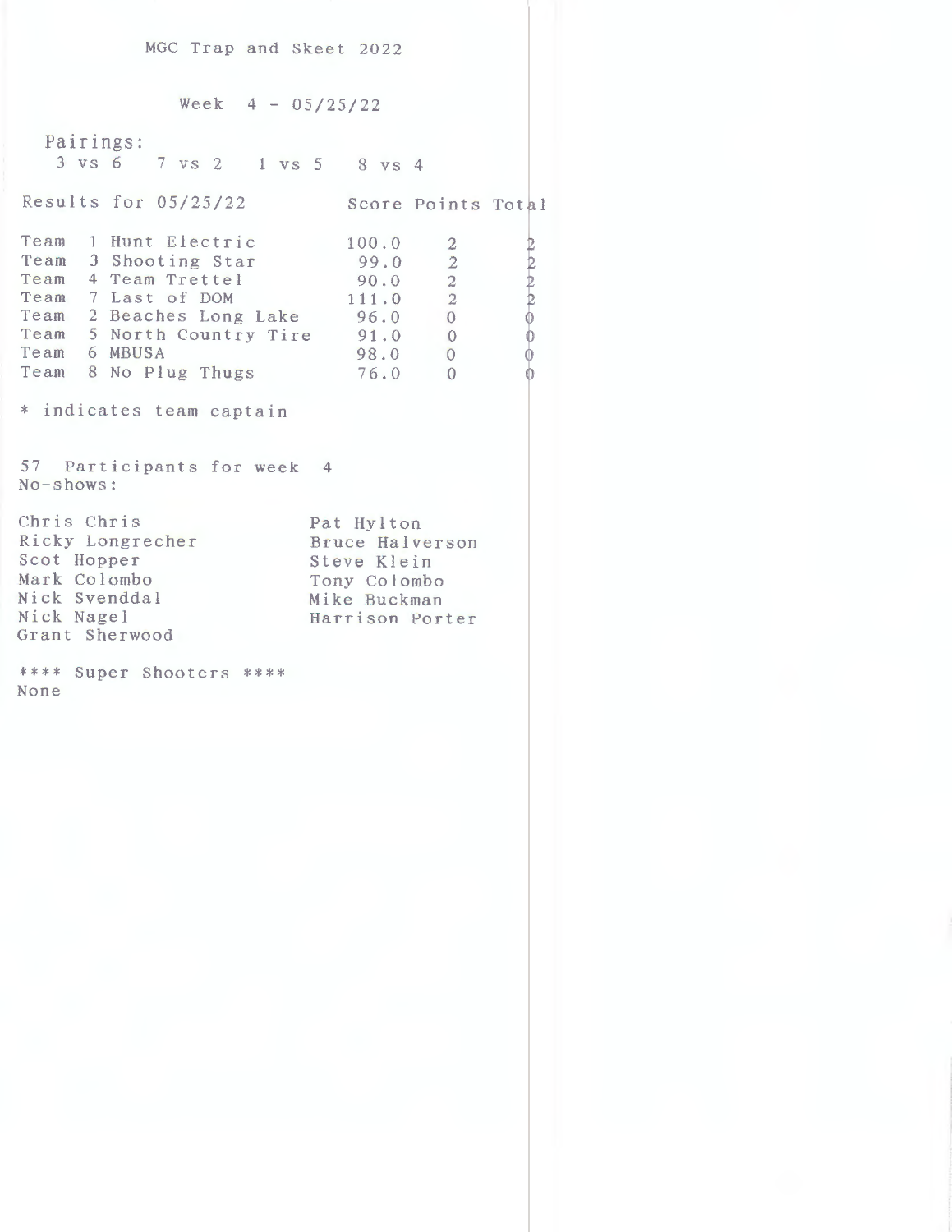## MGC Trap and Skeet 2022

## Individual Standings

| Shooter<br>John Huser<br>Mark Parrish | 97<br>90 | 73<br>67 | 24<br>23 | Total Trp Skt Ov-Avg T-Avg S-Avg Rnds 25's Team | 24.25 24.33 24.00<br>22.50 22.33 23.00 |      | $\overline{4}$<br>4 | 2            | MBUSA<br>Shooting Star        |
|---------------------------------------|----------|----------|----------|-------------------------------------------------|----------------------------------------|------|---------------------|--------------|-------------------------------|
| Matt Laidlaw                          | 90       | 71       | 19       |                                                 | 22.50 23.67 19.00                      |      | $\overline{4}$      |              | Hunt Electric                 |
| Zach Stibbe                           | 90       | 67       | 23       |                                                 | 22.50 22.33 23.00                      |      | $\overline{4}$      |              | Team Trettel                  |
| Scott Marksuon                        | 90       | 72       | 18       |                                                 | 22.50 24.00 18.00                      |      | $\overline{4}$      |              | Shooting Star                 |
| Tom Hylton                            | 89       | 69       | 20       |                                                 | 22.25 23.00 20.00                      |      | 4                   |              | Beaches Long Lak              |
| e                                     |          | 65       | 23       |                                                 | 22.00 21.67 23.00                      |      | $\overline{4}$      |              | Last of DOM                   |
| Richard C Blaido<br>Jimmy Vaughn      | 88<br>88 | 69       | 19       |                                                 | 22.00 23.00 19.00                      |      | $\overline{4}$      |              | MBUSA                         |
| Jeff Price                            | 87       | 66       | 21       |                                                 | 21.75 22.00 21.00                      |      | 4                   |              | Shooting Star                 |
| Ryan Trettel                          | 86       | 69       | 17       |                                                 | 21.50 23.00 17.00                      |      | $\overline{4}$      | 1            | Team Trettel                  |
| Eric Wahl                             | 86       | 62       | 24       |                                                 | 21.50 20.67 24.00                      |      | 4                   |              | MBUSA                         |
| Bill Ronne                            | 86       | 63       | 23       |                                                 | 21.50 21.00 23.00                      |      | $\overline{4}$      |              | Hunt Electric                 |
| Jesse Hylton                          | 85       | 65       | 20       |                                                 | 21.25 21.67 20.00                      |      | $\overline{4}$      |              | Beaches Long Lak              |
| e                                     |          |          |          |                                                 |                                        |      |                     |              |                               |
| Scott Hylton                          | 85       | 63       | 22       |                                                 | 21.25 21.00 22.00                      |      | 4                   |              | Beaches Long Lak              |
| e<br>Brian Norman                     | 85       | 69       | 16       |                                                 | 21.25 23.00 16.00                      |      | $\overline{4}$      | $\mathbf{1}$ | North Country Ti              |
| re                                    |          |          |          |                                                 |                                        |      |                     |              |                               |
| Nathan Nathan                         | 84       | 61       | 23       |                                                 | 21.00 20.33 23.00                      |      | 4                   |              | Last of DOM                   |
| Chad Price                            | 84       | 63       | 21       |                                                 | 21.00 21.00 21.00                      |      | $\overline{4}$      |              | Shooting Star                 |
| Jim Vaughn                            | 84       | 68       | 16       |                                                 | 21.00 22.67 16.00                      |      | 4                   |              | MBUSA                         |
| Nick Grone                            | 84       | 70       | 14       |                                                 | 21.00 23.33 14.00                      |      | $\overline{4}$      |              | Team Trettel                  |
| Jay Brodersen                         | 83       | 65       | 18       |                                                 | 20.75 21.67 18.00                      |      | $\overline{4}$      | $1 -$        | Hunt Electric                 |
| Stu Beach                             | 82       | 63       | 19       |                                                 | 20.50 21.00 19.00                      |      | $\overline{4}$      |              | Beaches Long Lak              |
| e                                     | 81       | 59       | 22       |                                                 | 20.25 19.67 22.00                      |      | 4                   |              | Team Trettel                  |
| Tucker Trettel<br>Jason Gray          | 80       | 62       | 18       |                                                 | 20.00 20.67 18.00                      |      | $\overline{4}$      |              | North Country Ti              |
| re                                    |          |          |          |                                                 |                                        |      |                     |              |                               |
| John Baadsgaard                       | 80       | 63       | 17       |                                                 | 20.00 21.00 17.00                      |      | $\overline{4}$      |              | North Country Ti              |
| re                                    |          |          |          |                                                 |                                        |      |                     |              |                               |
| Rich Blaido                           | 80       | 61       | 19       |                                                 | 20.00 20.33 19.00                      |      | $\overline{4}$      |              | Last of DOM                   |
| Jay Nordquist                         | 80       | 68       | 12       |                                                 | 20.00 22.67 12.00                      |      | $\overline{4}$      |              | 1 Hunt Electric               |
| Jeff Hanson                           | 80       | 65       | 15       |                                                 | 20.00 21.67 15.00                      |      | $\overline{4}$      |              | Shooting Star                 |
| Bob Welch                             | 79       | 63       | 16       |                                                 | 19.75 21.00 16.00                      |      | $\overline{4}$      |              | Shooting Star                 |
| Bruce Buchert                         | 78       | 58       | 20       |                                                 | 19.50 19.33 20.00                      |      | 4                   |              | Hunt Electric                 |
| Steve Cosgrove                        | 77       | 62       | 15       |                                                 | 19.25 20.67 15.00                      |      | 4                   |              | Shooting Star<br>Team Trettel |
| Gary Trettel                          | 77       | 64       | 13       |                                                 | 19.25 21.33 13.00<br>19.25 18.00 23.00 |      | 4<br>$\overline{4}$ |              | Last of DOM                   |
| Kent Stepan                           | 77<br>77 | 54       | 23       |                                                 | 19.25 20.33 16.00                      |      | $\overline{4}$      |              | No Plug Thugs                 |
| Max Porter                            | 76       | 61<br>62 | 16<br>14 |                                                 | 19.00 20.67 14.00                      |      | $\overline{4}$      |              | No Plug Thugs                 |
| Charles Porter<br>Jim Riley           | 73       | 53       | 20       |                                                 | 18.25 17.67 20.00                      |      | 4                   |              | North Country Ti              |
| re                                    |          |          |          |                                                 |                                        |      |                     |              |                               |
| Matt Hylton                           | 72       | 59       | 13       |                                                 | 18.00 19.67 13.00                      |      | 4                   |              | Beaches Long Lak              |
| e                                     |          |          |          |                                                 |                                        |      |                     |              |                               |
| Jarrod Baadsgaard                     | 71       | 54       | 17       |                                                 | 17.75 18.00 17.00                      |      | $\overline{4}$      |              | North Country Ti              |
| re                                    |          |          |          |                                                 |                                        |      |                     |              |                               |
| Drew Gilgosch                         | 70       | 59       | 11       |                                                 | 17.50 19.67 11.00                      |      | $\overline{4}$      |              | Team Trettel                  |
| Carter Kraus                          | 70       | 52       | 18       |                                                 | 17.50 17.3 18.00                       |      | $\overline{4}$      |              | Last of DOM                   |
| Dylan Kleinsasser                     | 70       | 51       | 19       |                                                 | 17.50 17.00 19.00                      |      | $\overline{4}$      |              | North Country Ti              |
| re                                    | 69       | 53       | 16       |                                                 | 17.25 17.67 16.00                      |      | 4                   |              | North Country Ti              |
| Chad Ramsey<br>re                     |          |          |          |                                                 |                                        |      |                     |              |                               |
| Nick Peterson                         | 67       | 57       | 10       |                                                 | 16.75 19.00 10.00                      |      | 4                   |              | North Country Ti              |
| re                                    |          |          |          |                                                 |                                        |      |                     |              |                               |
| Karen Almendinger                     | 66       | 57       | 9        |                                                 | $16.50$ $19.00$                        | 9,00 | 4                   |              | Hunt Electric                 |
| Tom Andrzejewski                      | 66       | 51       | 15       |                                                 | 16.50 17.00 15.00                      |      | 4                   |              | Hunt Electric                 |